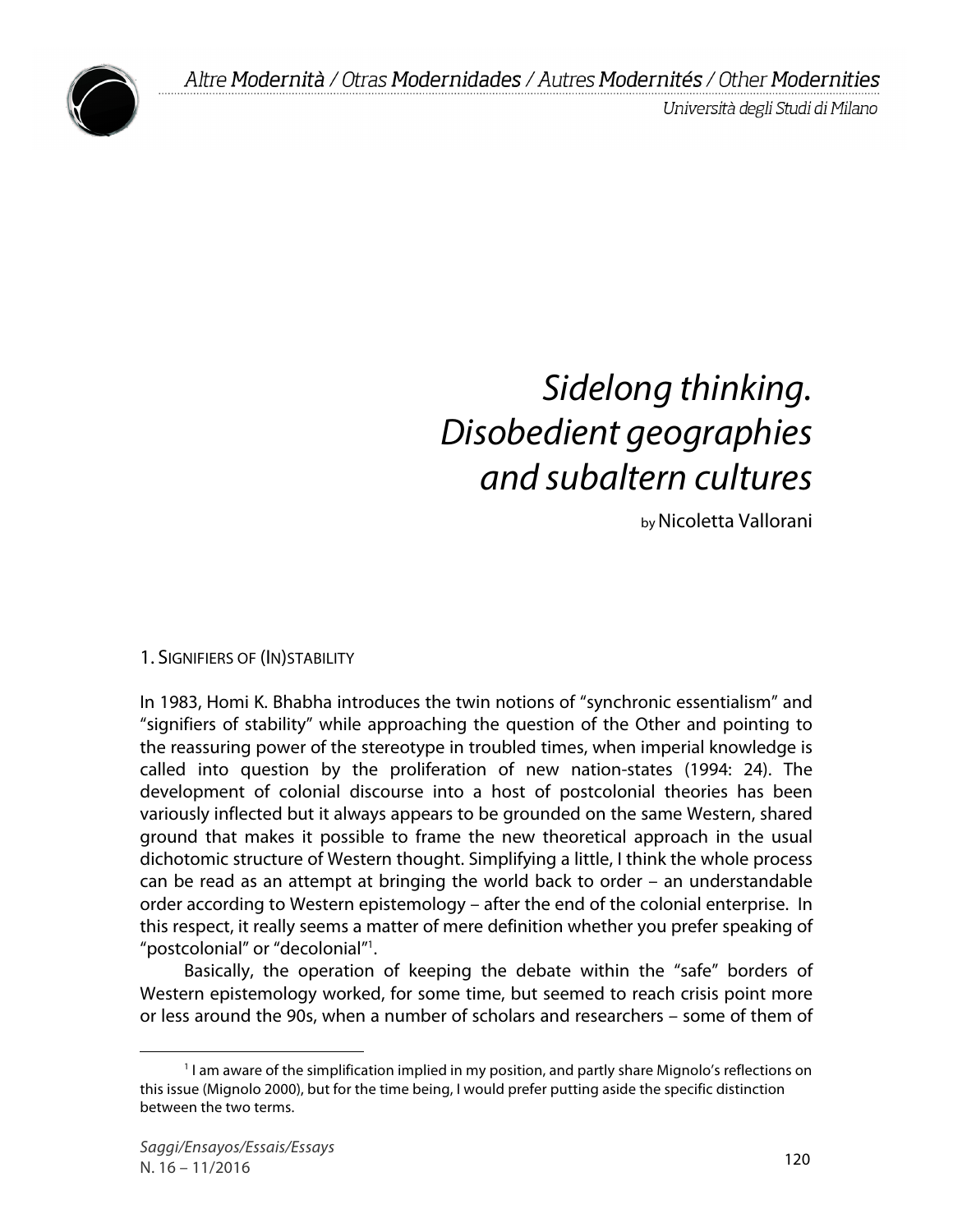

Università degli Studi di Milano

"colonial origins", though not necessarily so – raise the issue of the possible theoretical inadequacy of the widely accepted notion of postcolonialism. The term, according to McClintock, is shaped by a paradox that is also to be seen in other highly fashionable terms – "post-colonialism, post-modernism, post-structuralism, post-cold war, post-Marxism, post-apartheid, post-Soviet, post-Ford, post-feminism, post-national, posthistoric, even post-contemporary" – all of which run the risk of designating an empty signifier relying on a notion of linear, historical progress that is no longer plausible (McClintock 1992: 85). Ella Shoahat cleverly identifies the core of the problem when she states that "The 'post-colonial' implies a narrative of progression in which colonialism remains the central point of reference, in a march of time neatly arranged from the pre to the 'post', but which leaves ambiguous its relation to new forms of colonialism, i.e. neo-colonialism" (Shoahat 1992: 107). Shoahat also defines the reasons for the inefficiency of the term pointing out a failure to situate the research geographically, historically and institutionally (1992: 100), which has resulted in "ahistorical and universalizing deployments, and its potentially depoliticizing implication" (1992: 99). She then proposes a "more limited, historically and theoretically specific, usage of the term 'post-colonial', one which situates it in a relational context vis-a-vis other (equally problematic) categories" (1992: 100), which is definitely a feasible critical path. Again in 1992 – apparently a key-moment in postcolonial criticism – Prakash shares McClintock's and Shoahat's positions, but also crucially takes a slightly more optimistic stance, stating that "One of the distinct effects of the recent emergence of postcolonial criticism has been to force a radical rethinking and re-formulation of forms of knowledge and social identities authored and authorized by colonialism and western domination. For this reason, it has also created ferment in the field of knowledge" (Prakash 1992: 8).

What all this debate reveals is a general gap between theory and practice that in time has gradually reinforced the tendency to neutralize the possibilities of political agency implied in different critical inflections of postcolonial theories, as pointed out by Simon Gikandi (2002) and Paul Gilroy (2004), among others. The impact of globalization, clearly difficult to locate in time and space because of the inherent character of the process, has made things worse, producing a more or less marked downplay of any kind of multiplicity, and making it difficult to relate the "globalizing gesture of the 'postcolonial condition', or 'post-coloniality'" with highly situated "anticolonial, or anti-neo-colonial struggles and discourses" (Shoahat 1992: 104).

It is quite true that, basically, theories are theories, and they work as long as they prove effective tools in explaining texts in congruence with the conditions, situations and representations that they are supposed to analyse. Therefore, it is probably safer to proceed along a critical path that is adaptable and ready to take into account the fact that colonial and postcolonial discourses are a "condition of possibility" – borrowing Mignolo's definition (2000: 5) – where the notions of knowledge and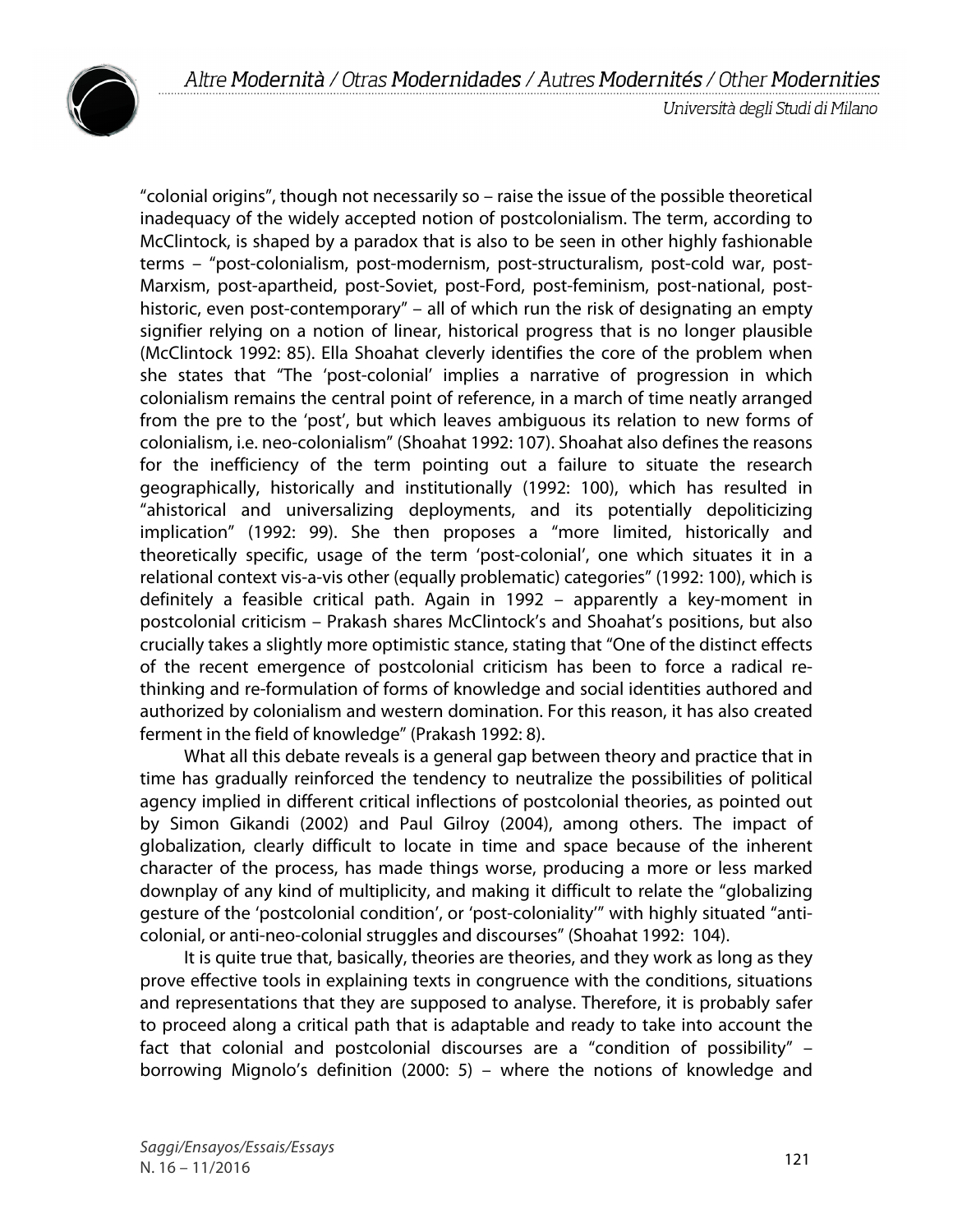



understanding are to be constantly refigured in the light of a difference that cannot be reduced, because this reduction is impossible as well as of no use.

This is particularly true for the issue I want to approach here, that is the tendency of theories to work in a Medusa-like fashion. They make reality into marble, lifeless stuff, certainly easier to study but progressively farther and farther from the real world of experience. In terms of the kind of issues I am concerned with, this process has been triggered by the epistemological and hermeneutic frame largely operating in the Western cultures, working on an essentially dichotomic pattern and devoted to the purpose of *separating* A from non-A rather than the act of *relating* A with B and C and D… It is now quite obvious that most theories concerning the colonial and de-colonial process – to use a definition that tries to rule out the complexities of the "post" prefix – have actually kept within the discursive and political practices of racial and cultural hierarchisation, in some cases openly embracing the existing ideological construction of Otherness that is already at work. This radically Western attitude may be at least partly responsible for the inability of academic criticism to find an effective label to cover the different meanings of this frayed contemporary context, thence reverting to the usual act of building enclosures and fences while at the same time proclaiming an end to Western thought, though without being able to produce a convincing alternative way of thinking.

In this respect, I tend to share Hall's position that it is highly dubious whether the postcolonial is to be intended as a "sign of desire or a signifier of danger" (1996: 242), though I resist this – again – dichotomic formulation. I would prefer to say that a further development is needed, and this development may be brought about by the kind of attitude I have provisionally named *sidelong thinking*.

My definition is obviously modelled on Kara Walker's notion of sidelong glance (Shaw 2004) and at the same time it is applied to the kind of thought and research in the field of Humanities that appears increasingly divorced from the cultural and political agency required by the issues that are tackled. After-empires geographies can no longer be disciplined. They prove unruly and disobedient, and refuse to be turned into lifeless stone. And as Westerners we have problems in accepting this. Disobedience is unpredictable, singular, unruly. It is an odd number in the orderly pattern of even numbers. And it is highly troubling: that is why we have problems in coping with it.

#### 2. CONRAD AND THE IMPERIAL EAGLE

The writing of *Heart of Darkness*, probably one the most famous and widely debated works in literature and in postcolonial criticism, originated from a specific request by the *Blackwood Magazine*. They needed an exotic tale and were confident that Conrad could produce it. Drawing on his personal memories as reported in the *Congo Diary*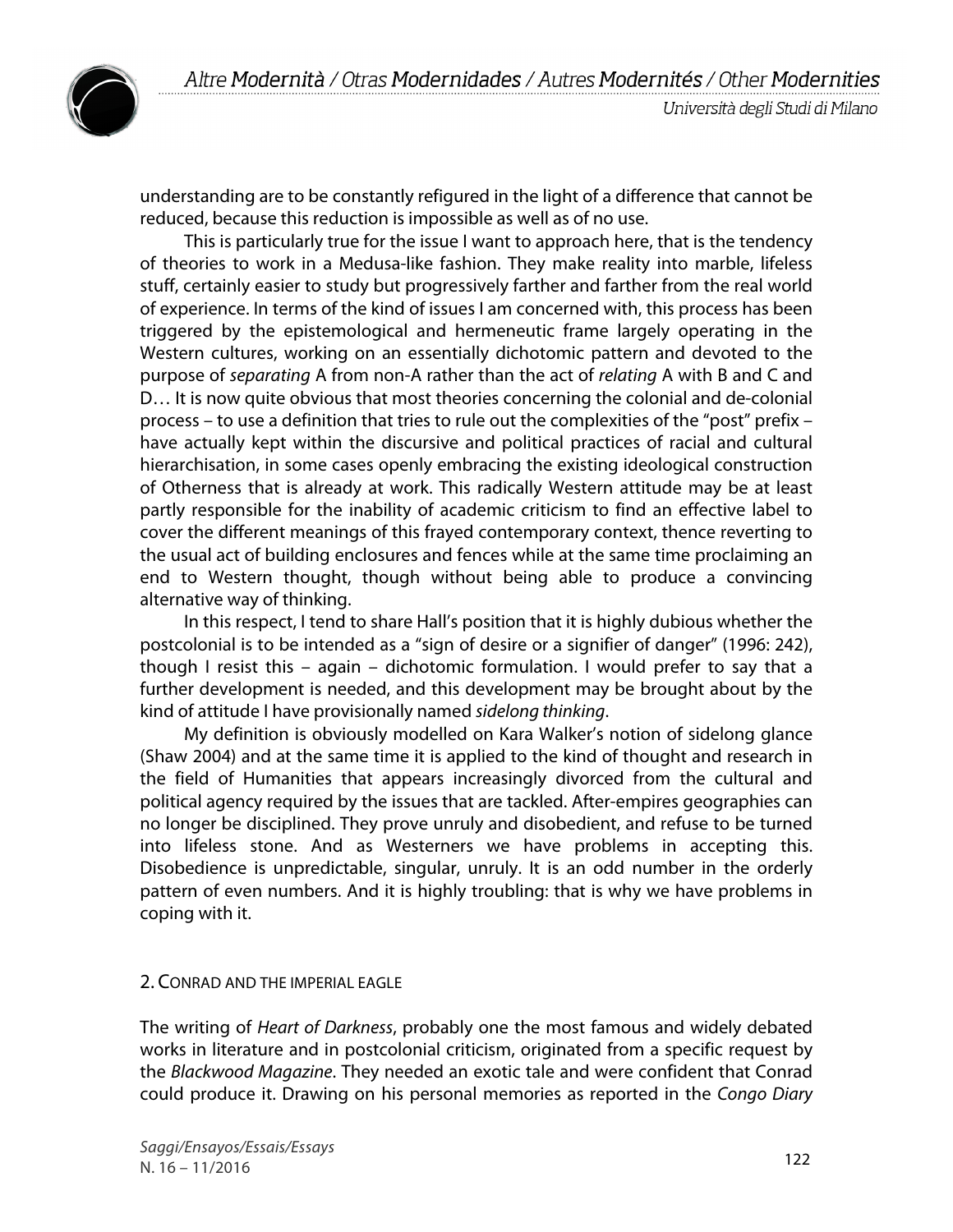

and the *Up-river Book*, the writer produced a tale that in time has become a pivotal text in postcolonial criticism. My position is that, quite accidentally, Conrad succeeded in providing a brand-new representation of the Other that still proves fruitfully ambiguous today. Critical awareness of the process underlying Conrad's representation would come much later, and yet Marlow's tale provides plenty of evidence that, as Said and others have stated in recent times, the existence of any empire is never divorced from the idea of having an empire: it is therefore inseparable from some highly specific ideological discourses and a well-defined vision of the world, modelled on a shared relationship with and attitude towards the Other (Said 1993: 15; Mellino 2005: 24). Foucault's notion of subjugated knowledges comes in handy here, because it implies "a whole set of knowledge that has been disqualified as inadequate to its tasks or insufficiently elaborated: naive knowledges, located low down on the hierarchy, beneath the required level of cognition of scientificity" (Foucault 1980: 82; Mignolo 2000: 19-20). Though never explicitly, Conrad happens to be one of the first authors to resist the objective of colonial discourse as voiced by Bhabha (Bhabha 1994: 23). To this construction, unflinchingly and unproblematically accepted as the norm by other authors, Conrad applies a different discursive strategy, a sort of sidelong approach, slanting and indirect.

I would suggest that also the lack of focus, which is one of the main sources of fascination in the text (Sertoli 1974: IX-XV) provides a stylistic equivalent to Conrad's rejection of the concept of "fixity" that will later on become basic in the ideological construction of Otherness. Nothing is straightforward in *Heart of Darkness*; the physical journey upriver is made up of interruptions, returns, losses and recoveries as well as the symbolic journey. Marlow is running *away from* something rather than *toward* something else. The natives are not hiding from the colonizers, but deliberately taking refuge in their mystery even when dying. Marlow only draws near to them through a number of sidelong movements, never direct, and never explicit. And so on and so forth.

In the very famous passage of the Black shapes at work in the quarry, this attitude is very clear.

Instead of going up, I turned and descended to the left. My idea was to let that chain-gang get out of sight before I climbed the hill. You know I am not particularly tender; I've had to strike and to fend off. I've had to resist and to attack sometimes -- that's only one way of resisting -- without counting the exact cost, according to the demands of such sort of life as I had blundered into. I've seen the devil of violence, and the devil of greed, and the devil of hot desire; but, by all the stars! these were strong, lusty, red-eyed devils, that swayed and drove men - men, I tell you. But as I stood on this hillside, I foresaw that in the blinding sunshine of that land I would become acquainted with a flabby, pretending, weak-eyed devil of a rapacious and pitiless folly. How insidious he could be, too, I was only to find out several months later and a thousand miles farther. For a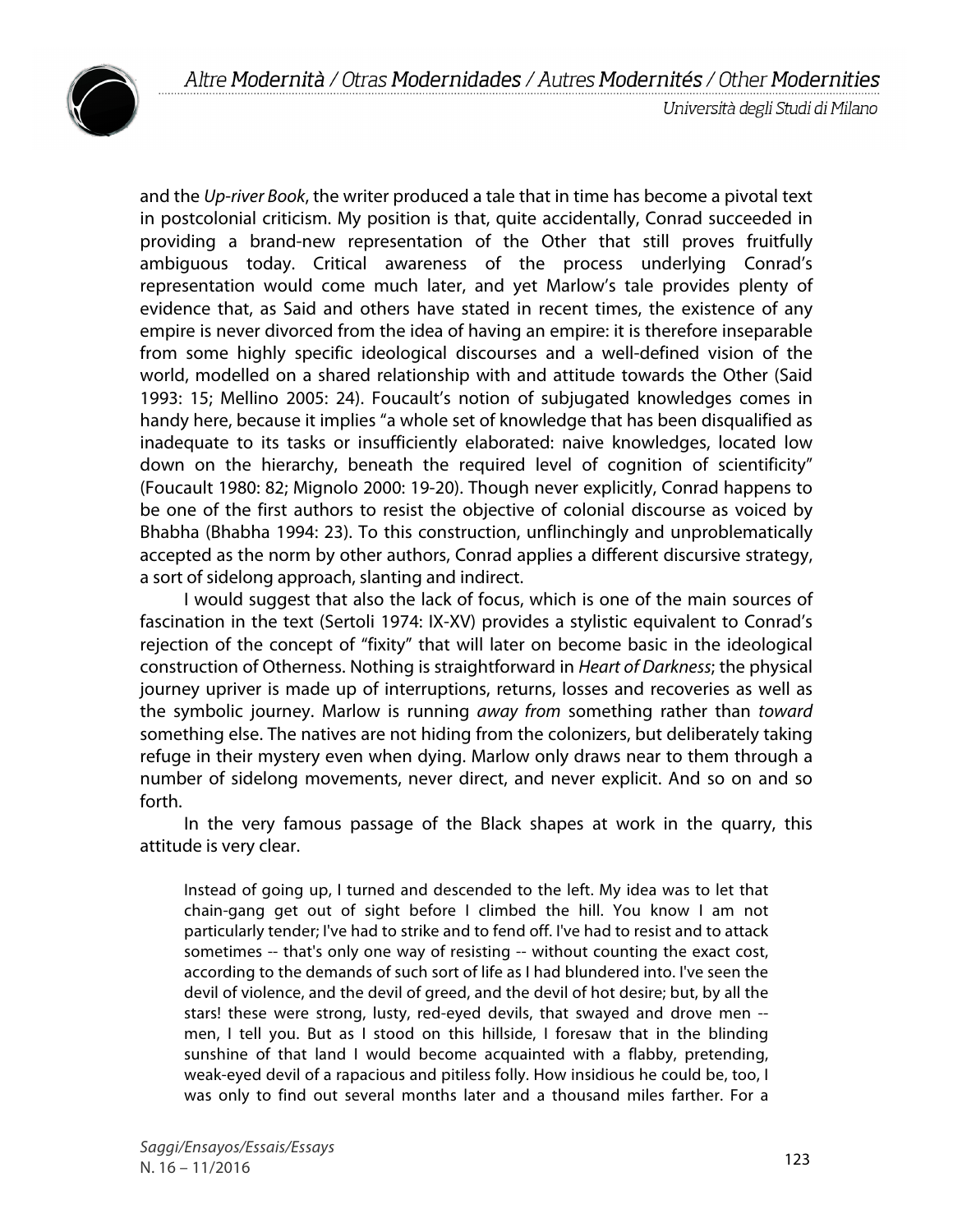

moment I stood appalled, as though by a warning. Finally I descended the hill, obliquely, towards the trees I had seen (1988: 20).

Marlow descends a hill, taking an unexpected path ("instead of going up") guided by an unclear intention, resulting in the act of getting nearer to the natives and understanding what is happening to them. To this purpose, he moves obliquely, not overcoming but avoiding and going around obstacles ("a quarry or a sandpit", "a very narrow ravine", "Drainage pipes"), ending up "under the trees", where he means to take some rest. There he meets the natives.

Black shapes crouched, lay, sat between the trees leaning against the trunks, clinging to the earth, half coming out, half effaced within the dim light, in all the attitudes of pain, abandonment, and despair. Another mine on the cliff went off, followed by a slight shudder of the soil under my feet. The work was going on. The work! And this was the place where some of the helpers had withdrawn to die.

They were dying slowly – it was very clear. They were not enemies, they were not criminals, they were nothing earthly now – nothing but black shadows of disease and starvation, lying confusedly in the greenish gloom. Brought from all the recesses of the coast in all the legality of time contracts, lost in uncongenial surroundings, fed on unfamiliar food, they sickened, became inefficient, and were then allowed to crawl away and rest. These moribund shapes were free as air – and nearly as thin (1988: 20).

The meeting seems unexpected, not looked for, but simply happening while the narrator is trying to reach a place where he could rest. This kind of inconclusive movement seems to be repeated several times. All through the text, the characters and the narrator in particular seem totally focussed on drawing possible escape routes in order to avoid facing what sooner or later they will be obliged to cope with.

In their famous introduction to *Mille Plateuax*, Deleuze and Guattari insist strongly on the notion of the escape route, inflecting it in highly symbolic and graphically effective ways. The text is meaningfully introduced by an excerpt from "Aquila imperiale con Ganimede" (1970), a musical score by the musician and avantgarde artist Sylvano Bussotti (Deleuze 1980: 9).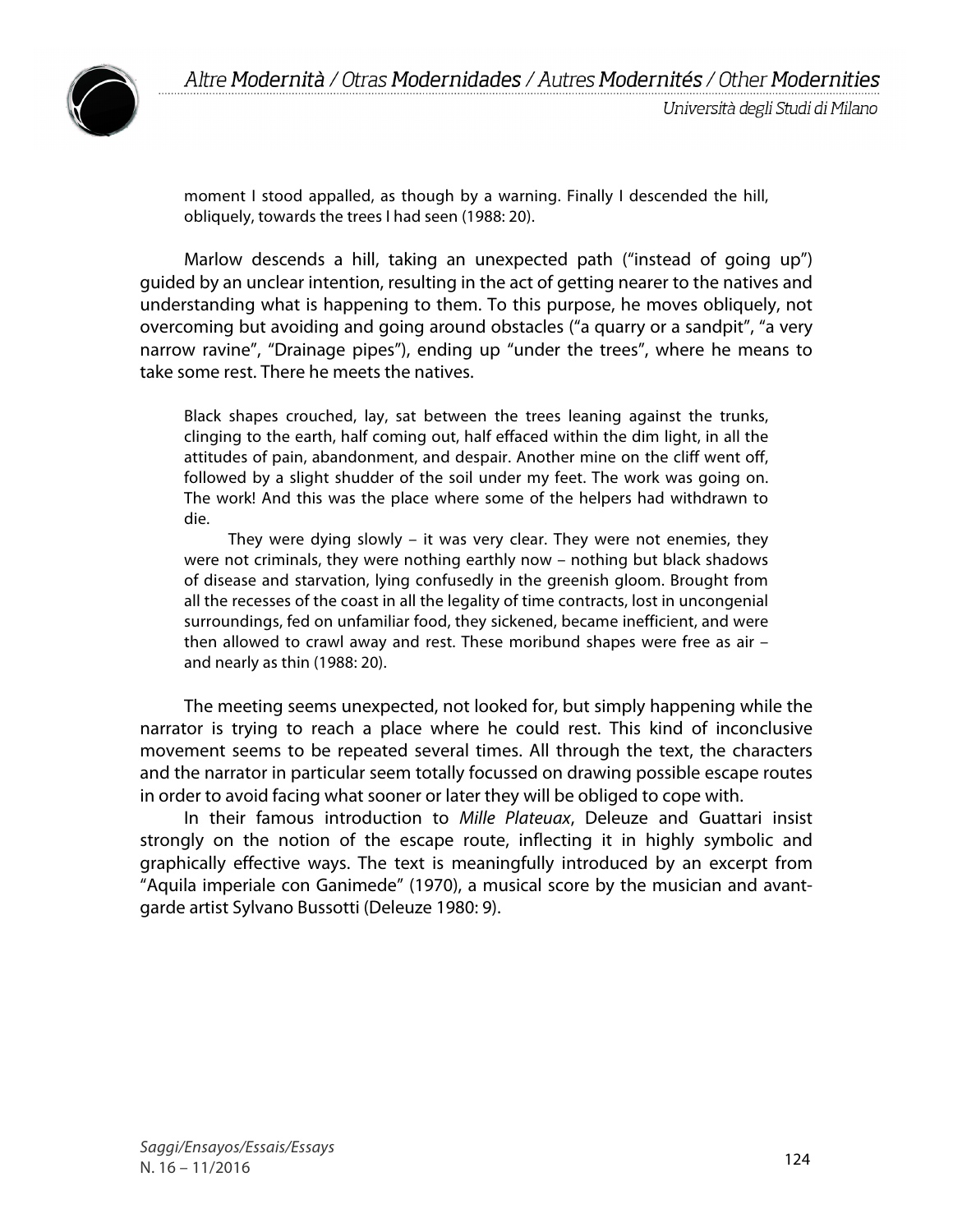

## 1. Introduction: Rhizome



Picture 1. "Aquila imperiale con Ganimede" by Silvano Bussotti

Though not connected to the Conradian interpretation of the imperial ideology, the drawing graphically suggests what I mean, and what Deleuze and Guattari intend by "lignes de fuite, des mouvements de déterritorialisation et de déstratification". Any migration, in whatever direction, is basically a process of deterritorialization taking place in both space and time. And it implies a break (with one's own past) that is also a new connection (with the new, temporary, place of belonging) that will be shaped in ways nobody can anticipate: disobedient geographies, in fact.

For obvious reasons, Conrad cannot be aware of the postcolonial implications of his text, but all the same, even when producing his own version of the usual scenario of colonial fantasy, he is one of the first to suggest to the Westerners that they *cannot* understand the natives. They can simply look at them, trying to figure out their mystery. By saying so, Conrad is therefore metaphorically poised between the old dichotomic thought and a new perspective where any possibility of linear progress is removed.

The empty space it leaves is soon filled up by a tangled combination of unsound elements – regressions, jumps forward, temporary stillness, inexplicable developments – that provisionally coalesce in the Conradian "black shapes", reported by Marlow's sidelong glance and equally sidelong words, authorized by the accidental journey of an unskilled explorer who is not a supporter of the imperialist ideology and nevertheless is white, male and a Westerner, and therefore has literally no idea whatsoever of who the Other is and why he/she should be *naturally* subaltern<sup>2</sup>.

 $2$  A close analysis of the passage quoted here is provided in "Exterminate all the brutes'. I percorsi dell'invasione" (Vallorani 2010).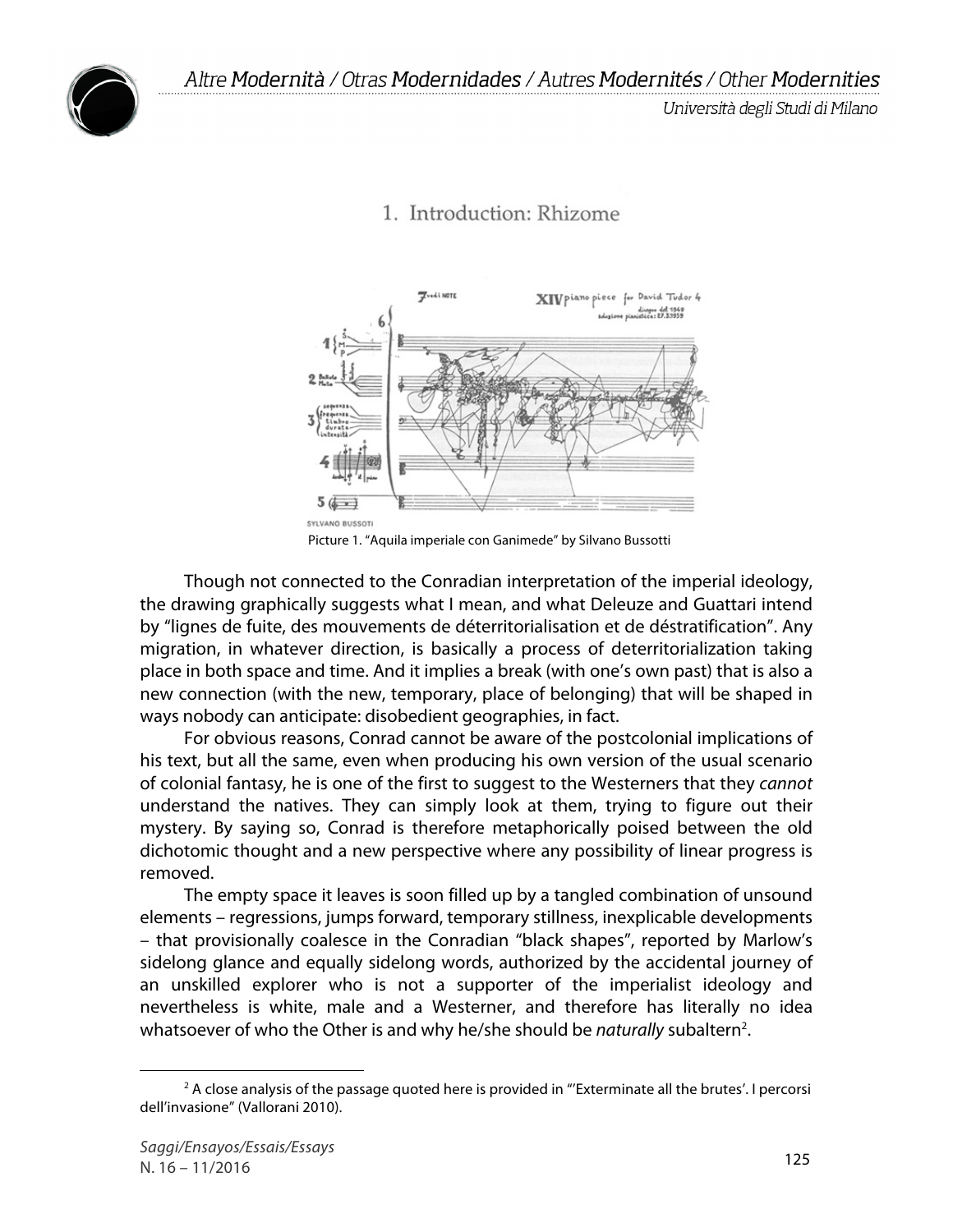

In 1983, Homi K. Bhabha critically articulates the same concept, stating that "The objective of colonial discourse is to construe the colonised as a population of degenerate types on the basis of racial origin, in order to justify conquest and to establish systems of administration and instruction" (The Other Question, 1994: 23). This is a major discursive strategy partly called into question by the recent circulation and proliferation of cultural and racial types of otherness, ultimately unveiling the stereotype as an ambivalent mode of knowledge and power.

Edward W. Said is curiously silent on the issue of postcolonial thinking, which he seems to consider not without reason, as primarily a sexy label, successfully marketed, but he perceives the inadequacy of current critical tools in analysing and portraying the other and meaningfully enough introduces the need for "thinking plural" (1978). Said does not elaborate much on the issue, but quite clearly the idea is to devise a critical approach able to respect the sometimes dizzying multiplicities of positionalities marking the second half of the Twentieth century and growing through the first decades of the Twenty-first. In short, I believe that necessity is forcing the issue, not only in terms of labels to be used (postcolonial? Decolonial? Both, each with a specific meaning?), but most importantly in terms of how to recover the possibility for critical theory to effectively connect the analysis of cultures to the problematic aspects of the real worlds from which these cultures have originated.

So, again, the issue is: how can criticism – be it postcolonial or decolonial – keep its political agency? Is criticism to proceed along the paths already traced and stick to the traditional definitions? Or would it be much more effective to try and imagine approaching the world emerging from the end of the empires in a different way? And ultimately: can the humanities be of some use with regards to the current forms of post-imperialism and their consequences?

#### 3. THINKING PLURAL

What makes Edward Said (and other scholars) particularly perceptive about the efficacy of the critical tools to be used when dealing with the postcolonial is at least in part his unflinching trust in the power of literature, art and criticism to produce an impact on the real world. This impact, however, is functional to the ability to devise tools (both in representations and in their critical analysis) flexible enough to embrace the many complexities of a "real" that is constantly in progress (1984).

What is happening here (in Europe) and now (I would say, from 1996 $3$  to today) unavoidably transforms Europe into the most complex and diversified arena where – due to a specific historic contingency – different notions of otherness are brought into

 $3$  The first shipwreck in the Strait of Sicily causing the death of 283 people, mostly Pakistanis and Indians, is the so called Christmas Massacre, in December, 1996.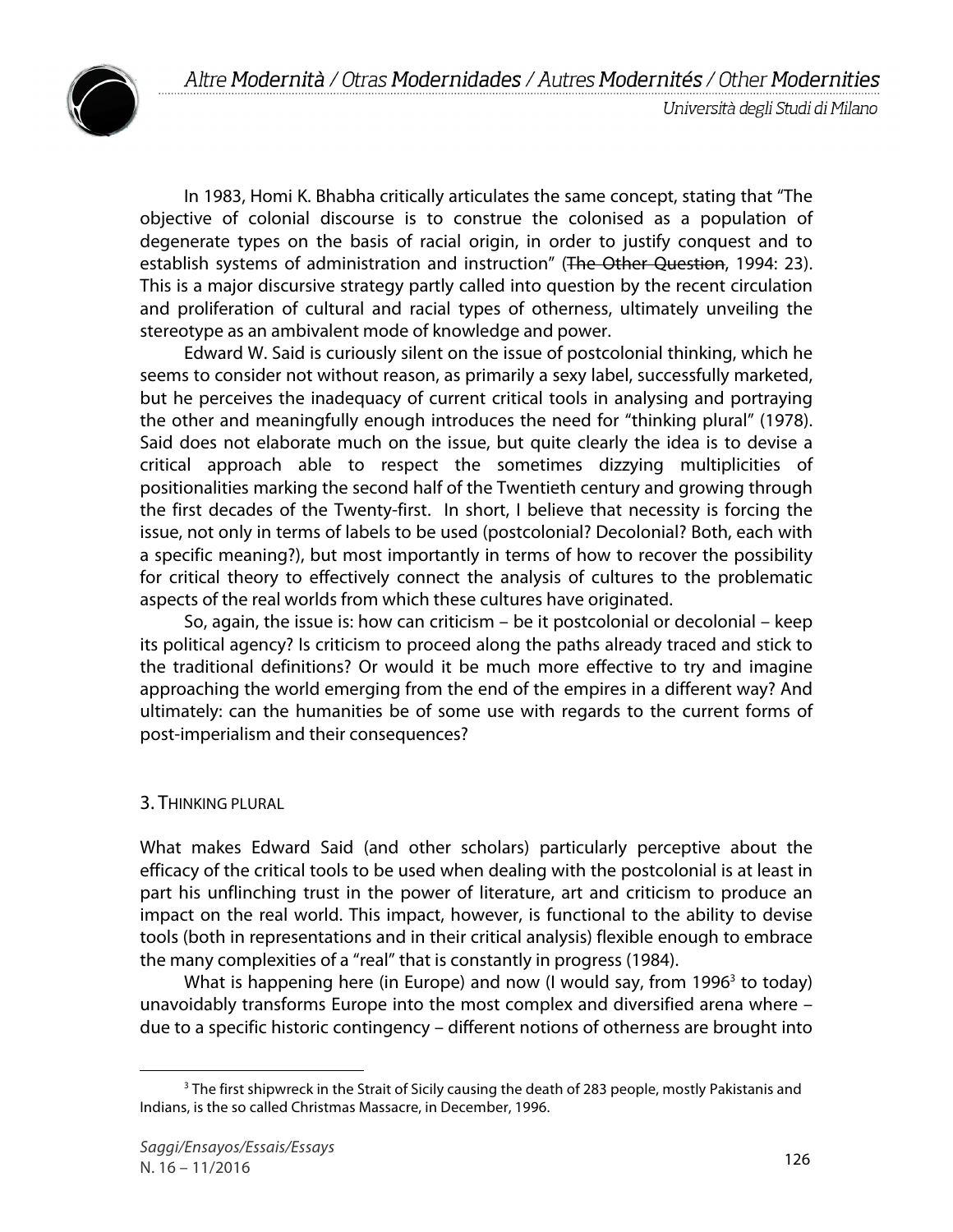

Università degli Studi di Milano

play and verified against a constantly changing backdrop. It appears quite easy to find a number of works closely exploring a profile of the Other that rejects the usual forms of stock representation and chooses to revise the ideological construction of the migrant.

In this last section of my analysis, I would like to consider more closely the field of creative production by looking at the representations provided by two European artists evidently trying either to imagine the condition of the Other as an asylum seeker or a migrant, or to reflect on the Westerner's reaction to the foreigner, when this reaction does not simply result in the superimposition of a general, ready-made image onto the endless individuality of human beings. In both cases, the main problem seems to be: how do I represent a problematic, ever changing reality? How do I relate the current flux of migration to my colonial experience (the English, the Italian and the French, most closely implied in the African continent's current instabilities) in which I, as a colonizer, have some very uncomfortable responsibilities? How can I overcome *my* fear of the native and rethink the usual scenario of colonial fantasy? Can I, as an artist, *decolonize* representation and produce a brand-new reflection on *my* otherness when portraying the migrant as an Other?

The questions are obviously too complex to be adequately explored here (and they are in fact part of a work in progress), but I feel some hooks can be thrown considering the possible implications of sidelong thinking in terms of artistic practice.

I would start from a small, probably forgotten tragedy that happened in the real world. On July 29 1999, Yaguine Koïta and Fodè Tounkara, two young boys from Guinea, hid on the undercarriage of a Sabena Airlines Airbus in an attempt to run away from their home country and seek refuge in Europe. They froze to death before getting to Brussels airport, but what made things even more tragic is that the bodies were not found immediately, but some days later, on August 2, after at least three return trips between Conakry and Brussels. And on them, the rescuers found a letter to the European community that soon became known all over the world and that basically depicted Europe as a civilized, rich and benevolent place, in a fantasy of Enlightenment with no correspondence whatsoever with the current *real* context in Europe.

In the field of postcolonial art and criticism, I am certainly not the first to mention the event. Simon Gikandi, in his very effective 2001 essay devoted to globalization and postcolonial legacy, evokes the same story to consider colonialism in a different light, and therefore produces some kind of sidelong thinking:

Unsure how to respond to the failure of the nationalist mandate, which promised modernization outside the tutelage of colonialism, citizens of the postcolony are more likely to seek their global identity invoking the very logic of Enlightenment that postcolonial theory was supposed to deconstruct. For me, there is no better representation of this other desire for globalization within the logic of Enlightenment that the following letter left behind by two Guinean boys whose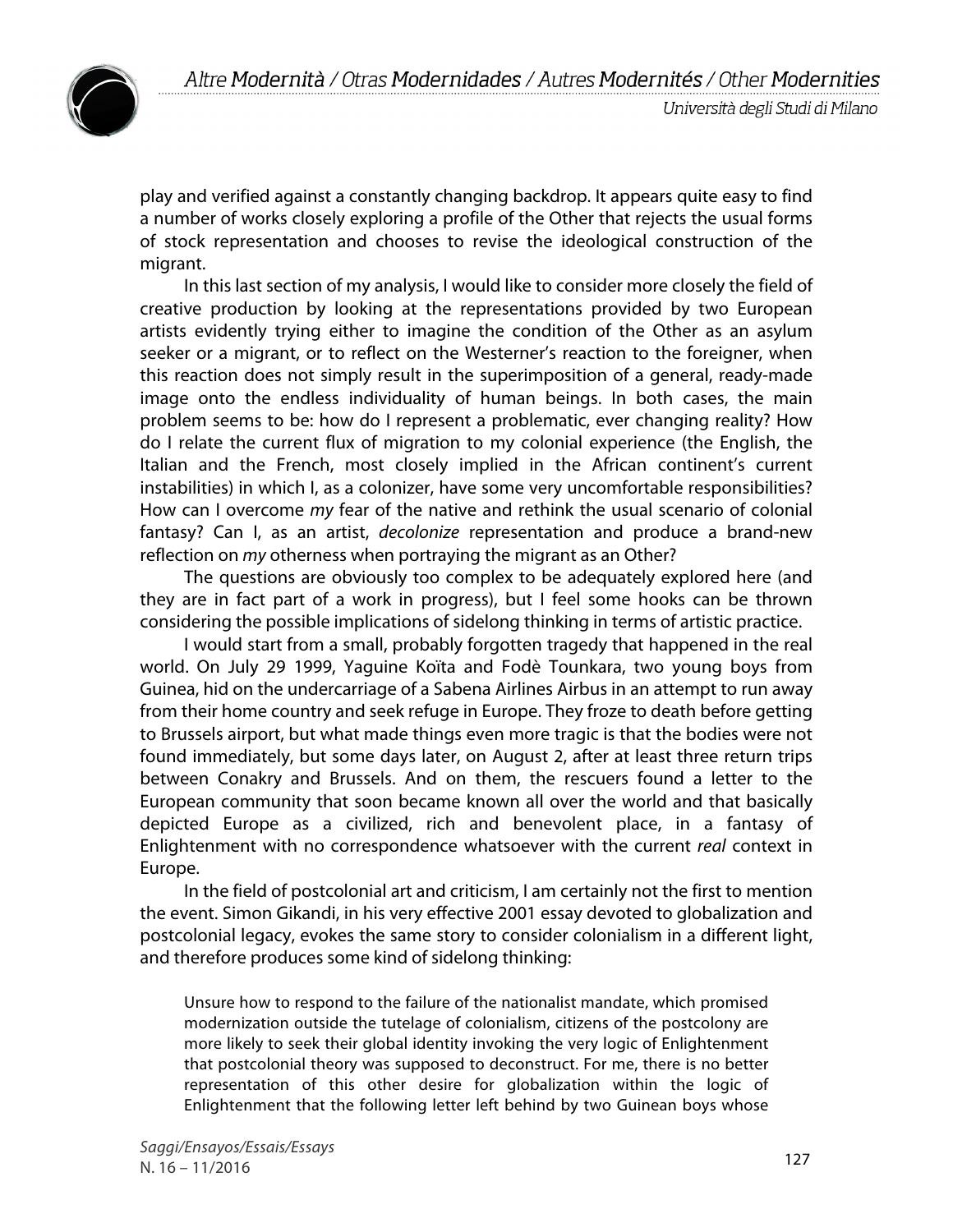

dead bodies were found in the cargo hold of a plane in Brussels in August 1998 (2002: 630).

Gikandi also provides a careful historical reading of the reasons that drove the boys to start out on a journey to salvation resulting in their death:

Their quest for a modern life in the European sense of the word; their risky journey from Africa was an attempt to escape both poverty and alterity; it was predicated on the belief that their salvation could only come from that Europe which, only two generations earlier, black nationalists such as Jomo Kenyatta and Aimé Cesaire had declared to be the major threat to the prosperity of well-being in Africa (2002: 631).

These reflections can only be fully understood if related to what Dirlik says about the academic popularity of postcolonial theories in the 1980s and 1990s, which quite soon appears embarrassingly triggered by the successful "marketing" of the work of "foreign" intellectuals in the US academy<sup>4</sup>. This marketing process has brought about a loss of contact between postcolonial theories and the current facts of migration. More specifically and with reference to Yaguine and Fodé's tragic death, what seems really difficult to grasp within the current frame of artistic and critical European practice is the two-fold implication of our current emergency: a) the people migrating and too often dying are *real* people, neither numbers nor stereotypes but single and unique men, women and children; and b) their decision to set out on an often deadly journey continues to be rooted in the perception of Europe as a site of prosperity and welfare easily compensating for the hardship and poverty of the colonial world.

Both Dirlik and Gikandi support their critical readings of the current situation by choosing to take a problematized stance on the birth of the nation-state and the rift soon created between the expectation of new prosperity at home and the sudden failure of nationalistic projects. Gikandi also argues that those who elaborate on the new global order so as to show how it can open up new possibilities for the excolonies, namely Bhabha and Appadurai, tend to approach it in "almost exclusively cultural terms" (632), putting aside the crucial juncture between the current situation and the older ideas, images, imaginations and identities that are bound to survive and whose relevance may easily be understood when considering stories such as the one of the Guinean boys. These stories are grounded in a postcolonial reality that defies any fascinating though empty critical definition. And, as Gikandi states, "Global images have a certain salience for students of culture, especially postmodern culture, but this does not mean that they are substitutes for material experience" (2002: 631-632).

Again, political agency is at issue here. And the persistence of the enlightened vision of Europe in the ex-colonies is not to be ignored. But still, the point is: how do

<sup>4</sup> A position that S. Gikandi, an academic and an exile from Nigeria, obviously shares.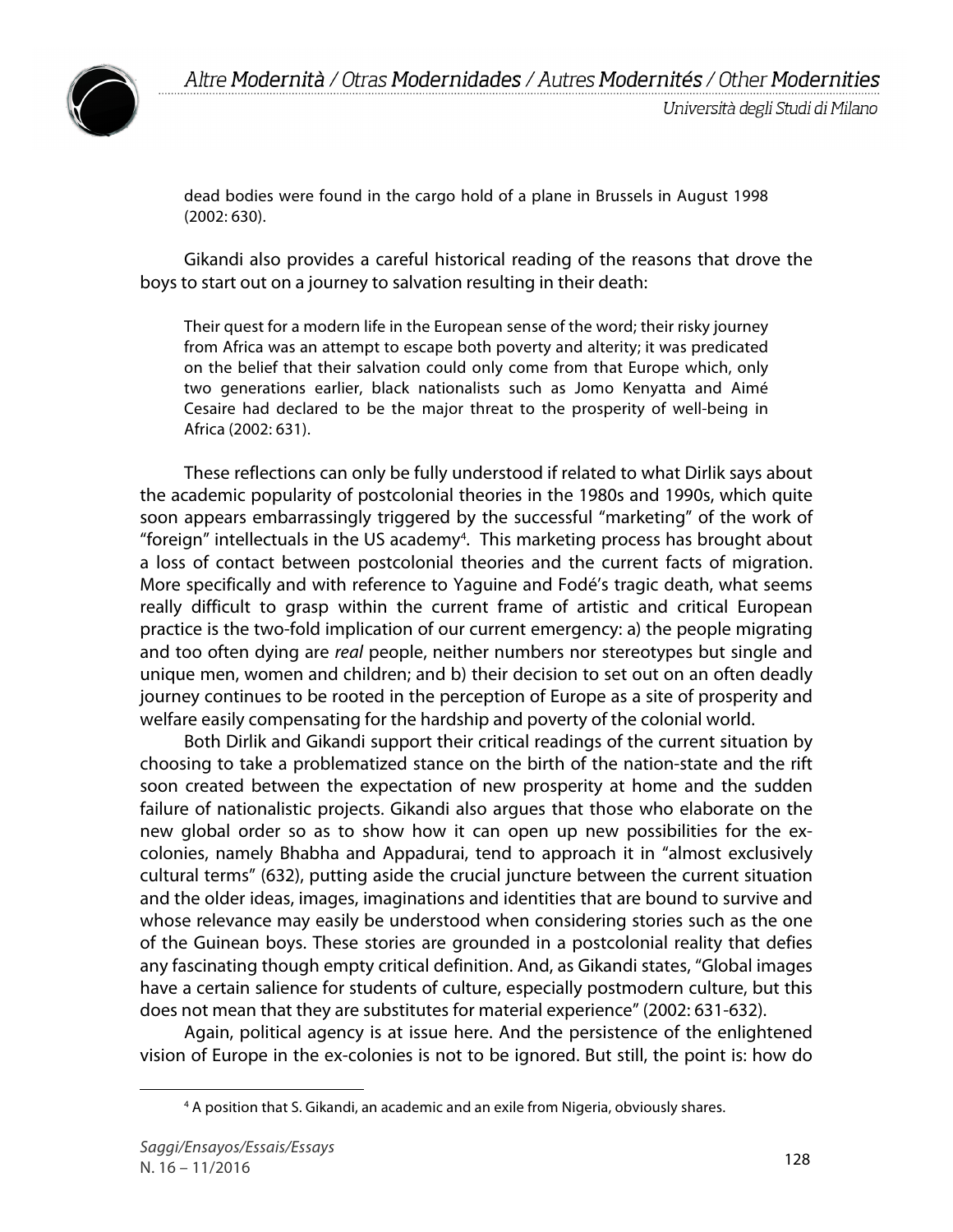



we– as Westerners, scholars and artists – relate to this drive? How do we represent and/or deconstruct it? And, voicing some questions that are very relevant for my argument here, how can a white, Western, European artist tell a story such as the one of the Guinean boys? How can he/she escape the ever impending risk of "colonising" the tale after having colonised the land? How can he/she avoid colonising an imagination he/she will never be able to dwell in?

*L'estate vola* is an almost unknown documentary film by Andrea Caccia, and it was made soon after the death of the two Guinean boys. As a *film du réel*, it soon appears rather unusual, shot as it is in a very specific place at a very specific time (Milan in August), but metamorphosing this setting into a grimly dystopian vision of the future. The voice off belongs to an alien who has come to the Earth looking for his brother. As the tale unfolds, the audience learns that this brother has been the victim of a shipwreck, after which he has gone missing in unfamiliar surroundings. Technically, the film is shot in super8, the footage is rough, scratched and deliberately out of focus, the voice off speaks French and is not always fully comprehensible while he tells the story of a slow death. Only at the end of the film, is the public is given the key to the tale, in white end titles on a black backdrop. This key is Yaguine and Fodè's letter, their naïve and direct call for help, the stubborn, persistent and well established perception of Europe as "a better place". No comment is provided, thus avoiding any risk of "colonizing" the voices of the boys: the letter is crystal-clear in itself.

As a Westerner who has no experience whatsoever of forced migrations, Caccia keeps his distance and in so doing is able to express a deep respect and the same kind of awareness of the difference that is visible in Conrad's description of the "black shapes". He succeeds in doing so because he chooses a kind of representation that does not approach the story directly but takes a sidelong path, combining the tragic end of a very real journey towards one's (supposed) salvation with the imaginary tale of two brothers, the one looking for the other in a totally alien landscape. The fixity of the stereotype – a kind of protective strategy regularly used in Western representations – is therefore resisted through a creative choice that acknowledges the difference and relies on a series of metaphors belonging to the dystopian fictional tradition, though revisiting and adapting it to the narrative needs of this specific tale. So the Westerners – both the filmmaker and his public – stay Westerners, but they really face the difference and try to relate to it, in their own way, without trying to colonize the tragedy of the Others.

I would also add, borrowing from Bhabha, that Caccia successfully identifies a mode of intervention that allows the shift "from the *identification* of images as positive or negative, to an understanding of the *processes of subjectification* made possible (and plausible) through stereotypical discourse" (Bhabha 1994: 18, emphasis in the original). Once this process of subjectification is unveiled, it becomes impossible not to see the opacity of the other (Glissant 1998: 57-58), together with the Western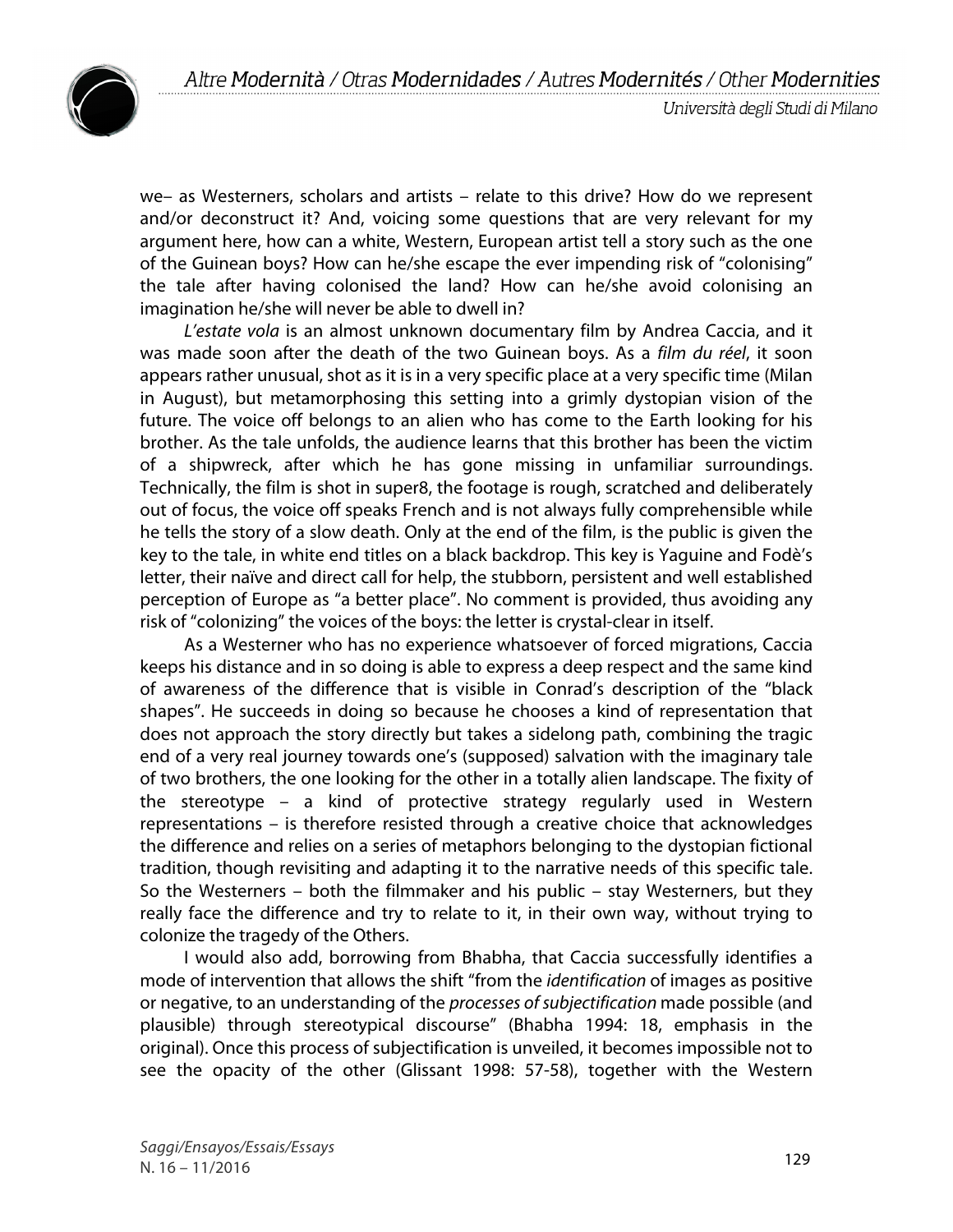



tendency to endlessly replicate the usual relational pattern and to go on representing itself, and nobody else.

The photographic and artistic project *I Carméni. Ritratti improbabili* (Mario De Carolis 2015, <www.mariodecarolis.it>) specifically develops this tendency combining it with an unusual version of the process of mimicry. Focussing on the neighbourhood of San Faustino, in Brescia (Italy), the project arises from the exploration of an urban microcosm that has gradually developed into a multicultural environment where a number of different ethnic groups live side by side, mutually influencing each other. After becoming a familiar presence in the neighbourhood, the artist shot a number of close-ups of the people dwelling in the area who had come to trust him as a friend. The photographic portraits were then printed on sheets of drilled aluminium and laid on plexiglas mirrors. A video is available here:

<https://www.youtube.com/results?search\_query=i+carm%C3%A8ni-docucity>.

Viewing the portraits, what happens is that the viewer sees the portrait but also his/her own reflection. The two faces combine, producing a new image, the temporary combination of differences, symbolically evoking the fluctuating and unpredictable combination of two histories, cultures, experiences and, more often than not, ethnicities. De Carolis claims that his main artistic reference was the very famous painting by Antonello da Messina, *Annunciata di Palermo* (1476): as in that work, the object of his representation is someone who is not there, the angel in the case of Antonello da Messina and the new transcultural identity in contemporary Europe in his photographic portraits. With no full awareness of this, the artist has produced a work that sticks to the theoretical approach of the most recent findings in the field of postcolonial and decolonial criticism and symbolically translates a development of Western identity constantly transformed by the mosaic of local and individual context it happens to operate in<sup>5</sup>. From a critical standpoint, what is at issue here is the notion of reflection as proliferation – not mere duplication - of mirror images, which easily combines with the concept of identity as an interaction between colonizer and colonized producing a new third (and then fourth, and then fifth …) identity that later on will combine, in turn, with other "pure" identities, determining new forms of hybridization.

Quite obviously, De Carolis's project emphasizes the idea of a performative identity as a way to stress the notion of singularity and multiplicity that is intended not as opposite but as alternative to the traditional (and Western) dichotomic structure of knowledge.

More importantly, this kind of artistic representation is able to show how persistently the condition of being a Westerner has determined the impossibility of conceiving of the Other and ourselves as *different* without reverting to the kind of

 $5$  About this, Mignolo's reflections in "Coloniality of Power and Subalternity" (2000) and "Delinking" (2007) may give more critical substance to what I am proposing here.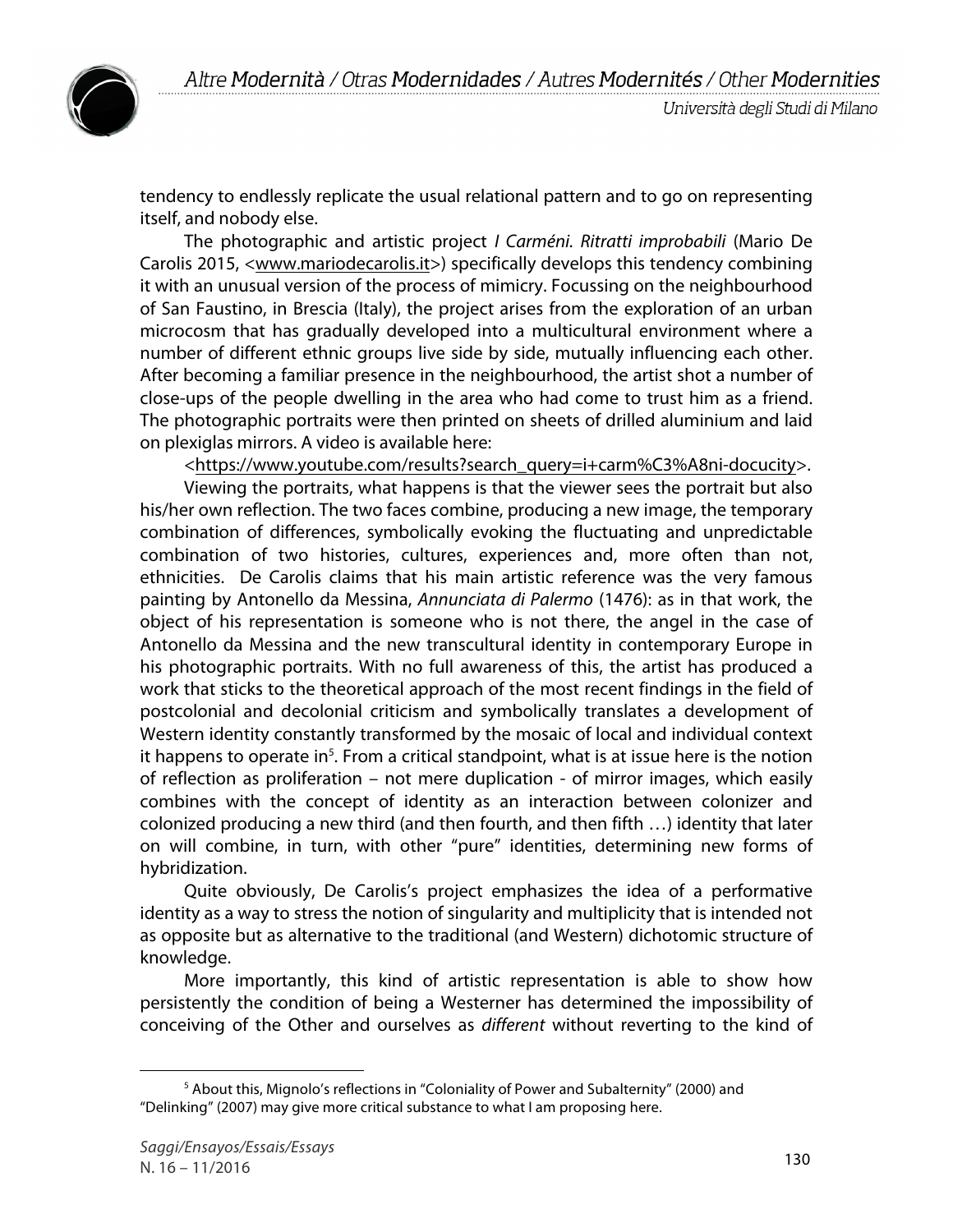

hierarchical thought defining our culture as the only authorized one. Based on the sharp distinction between the one and the Other, this line of thought is no longer feasible, and is being replaced by a mechanism of fragmented and multiple reflection tracing new geographies, islands rather than continents, places marked by their singularity though needing to relate to each other in archipelagos.

#### 4. CONCLUSION, OR DECOLONIZING THE POSTCOLONIAL

At this juncture and drawing towards a (provisional) conclusion, I suggest going back to the terminological debate that triggered my reflections. Quite obviously, what is needed is a sharp recalibration of the grounding parameters in both the notions of post-colonial as a linear, diachronic progress from empire to nation states (a notion that has been recently debated and criticized by many scholars, Bhabha among other), and de-colonial, or the progressive, both physical and symbolic, leading towards the impossible recovery of one's own original identity. Though both terms primarily refer to the Western process of founding colonies, it is also true that both are unthinkable within the borders of the Western world, keeping within the theoretical grid mainly referred to so far. Any time a relation involving differences is stated, this relation is bound to develop in unpredictable ways: not in a linear and orderly fashion, but more likely as the rhizomatic articulation of a multiple and multidirectional process. This rules out any vertical relation between coloniser and colonised (Hall 1996: 250) and may lead us to consider theories – as Mignolo suggests - not as "new forms of colonization", but rather as "new tools to enlighten the intelligence of the theories' host" (2000: 173).

Thinking different may definitely be a viable option. The artistic installation *Arcipelaghi postesotici/Archipels en lutte* (ideadestroyingmuros 2014) seems to result precisely from just such an idea of thinking different. The transnational and transdisciplinary group of young women artists authoring it produced this collection of mobile islands on the grounds of a reflection on sites, contemporary times, politics and decolonization. The installation was first exhibited at the centre of Etudes féminines de genre (Paris 8, 5-28 May 2014) and the process of creating it is described in a video where the artists explain their artistic project (<https://vimeo.com/ 107572022>). Reflecting on the islands as post-exotic places whose touristic value has got lost, and developing a discourse on the notions of loss, recycling, memory, and archive, this group of poetic militancy and dis/educational activism tries to get back to ideology by proposing a sidelong interpretation of it and using it to explain the real rather than bending it to specific individual purposes. This form of resistance of course mediates a reflection on the need to repoliticize theory and to recover the role of art and culture in the real, everyday world. I think it is precisely through this kind of artistic practice that a new approach to the issue of decolonization is gradually being devised.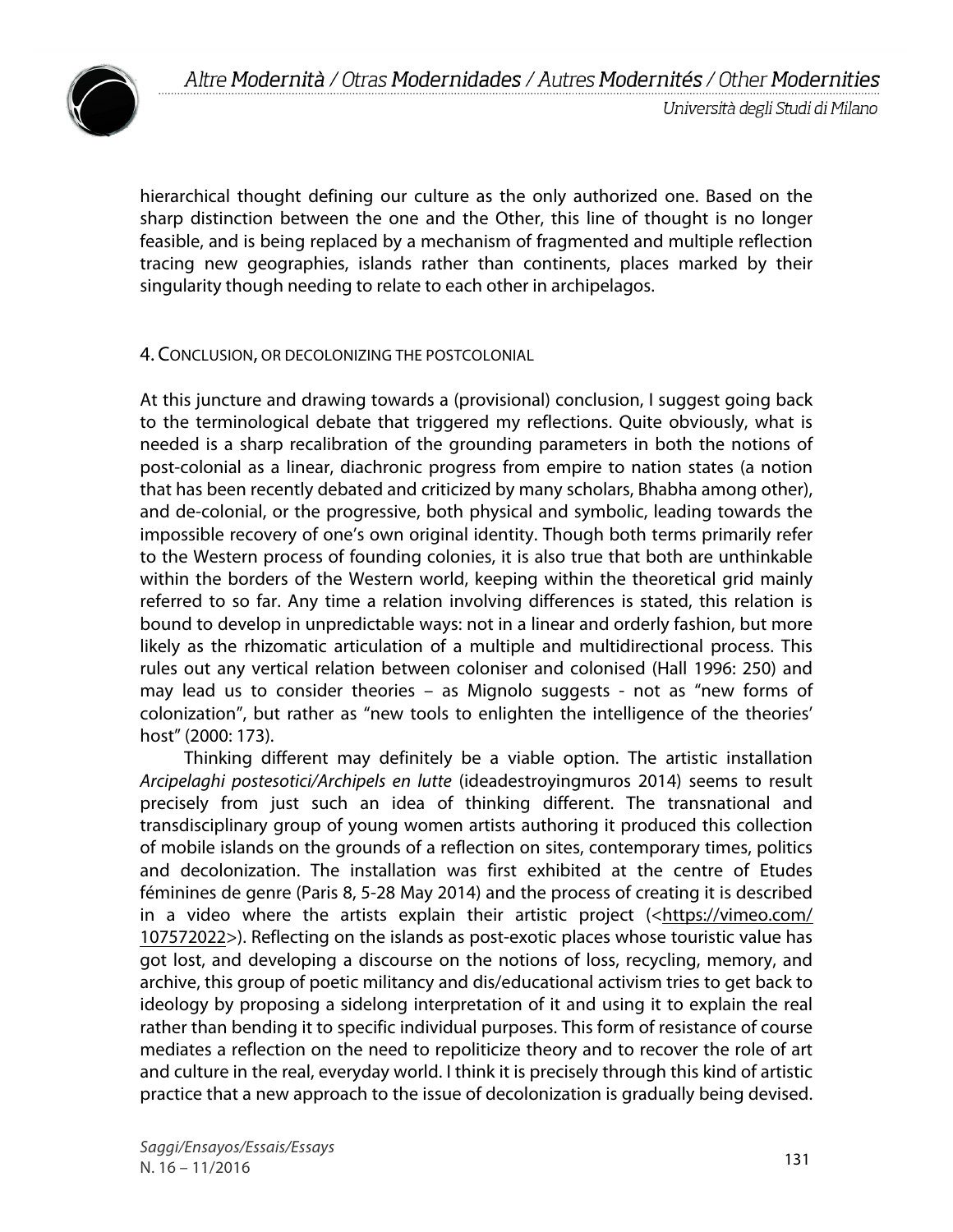

It requires new tools and a new sidelong way of thinking, sparked off by the awareness that what used to be labelled as subjugated knowledge is merely and importantly *different*, and for this very reason, precious.

### WORKS CITED

Bhabha H., 1994, *The Location of Culture,* Routledge, New York & London.

Bhabha H., [1983] 1994, "The Other Question: Stereotype, discrimination, and the discourse of colonialism", in H. Bhabha, *The Location of culture*, Routledge, New York & London, pp. 66-84.

CACCIA A., 2000, *L'estate vola*, Super 8, 18'.

Conrad J., 1988, *Heart of Darkness*, in J. Conrad, *Heart of Darkness. An Authoritative Text. Backgrounds and sources Criticism*, a cura di R. Kimbrough, W. W. Norton & Company, London & New York, pp. 7-78.

Deleuze G., 1980, "Introduction: Rhizome", in D. Guattari, *Mille Plateaux. Capitalisme et schizophrénie*, Éditions de Minuit, Paris, pp. 9-37.

Dirlik A., 1994, "The Postcolonial Aura: Third World Criticism in the Age of Global Capitalism", *Critical Enquiry* 20(2), pp. 328-356.

Foucault M., [1976] 1980, "Power/Knowledge", in C. Gordon (ed.), *Power/Knowledge. Selected Interviews 1972-1977*, Phantom, New York, 78-108.

Gikandi S., 2002, "Globalization and the Claims of Postcoloniality", *The South Atlantic Quarterly,* 100(3), pp. 627-658.

Gilroy P., 1993, *The Black Atlantic: Modernity and Double* Consciousness, Verso, London.

Gilroy P., 2004, *After Empire. Melancholia or Convivial Culture?*, Routledge, London. Glissant E., [1996] 1998, *Poetica del diverso,* Meltemi, Roma.

Hall S., 1996, "When Was the 'Post-Colonial'? Thinking at the limit", in I. Chambers and L. Curti (eds.), *The Postcolonial Question: Common Skies, Divided Horizons*, Routledge, London & New York, pp. 242-260.

Hall S., 1997, *Representation. Cultural Representations and Signifying Practices,* Routledge, London & Thousand Oaks & New Delhi.

McClintock A., 1992, "The Myth of Progress: Pitfalls of the Term Post-Colonialism", *Social Text* 31-32, pp. 84-98.

Mellino M., 2005, *La critica postcoloniale. Decolonizzazione, capitalismo e cosmopolitismo nei postcolonial studies,* Meltemi, Roma.

Mignolo W. D., 2000, *Local Histories/Global Design. Coloniality, Subaltern Knowledges and Border Thinking,* Princeton University Press, Princeton (NJ).

Mignolo W. D., 2007, "Coloniality of Power and Subalternity", in I. Rodriguez (ed.), *The Latin American Subaltern Studies Reader*, Duke University Press, Durham & London, pp. 424-444.